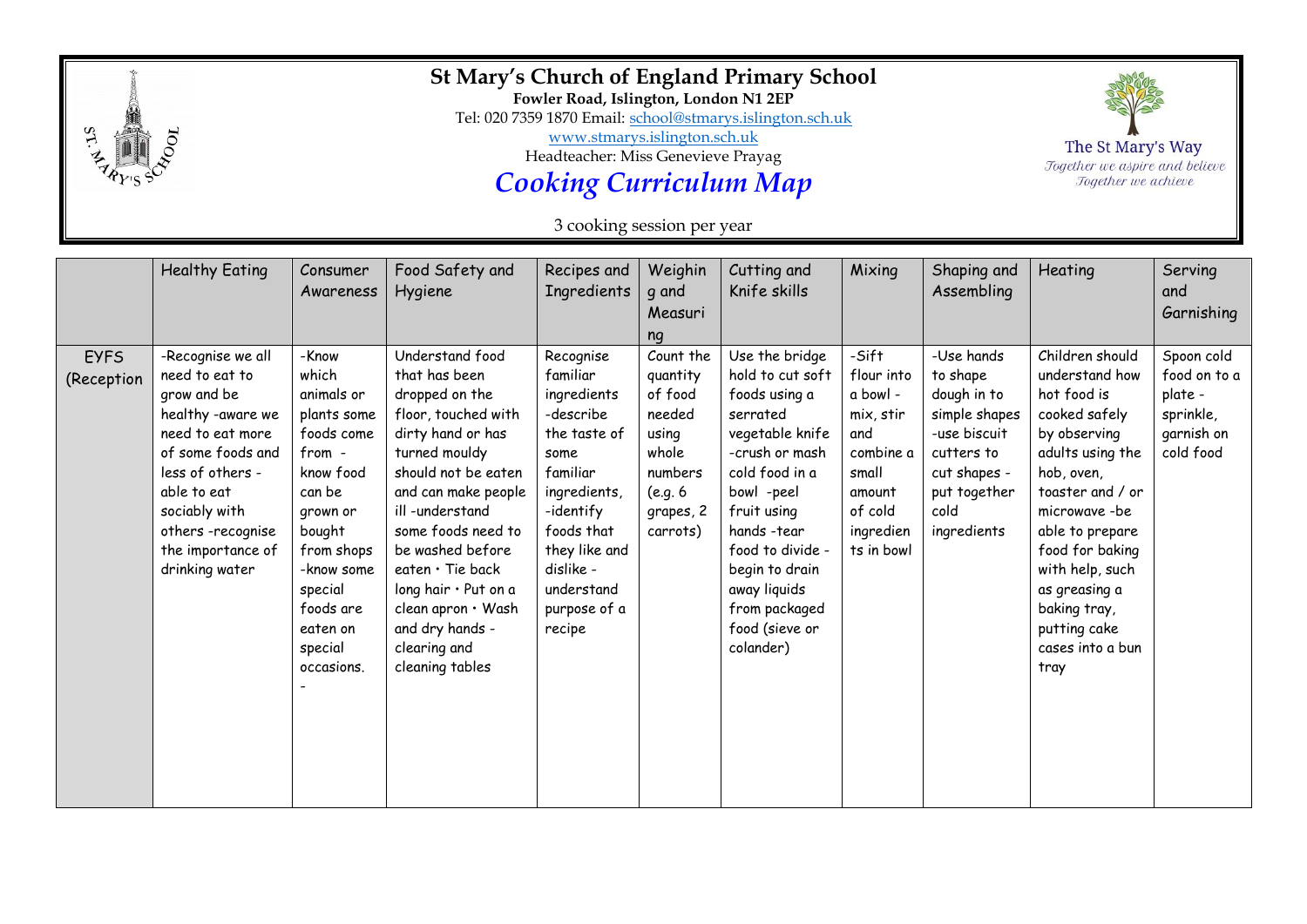|                            |                                                                                                                                                                                                                                               | St Mary's Church of England Primary School<br>Fowler Road, Islington, London N1 2EP<br>Tel: 020 7359 1870 Email: school@stmarys.islington.sch.uk<br>www.stmarys.islington.sch.uk<br>Headteacher: Miss Genevieve Prayag<br><b>Cooking Curriculum Map</b><br>3 cooking session per year                                                                        |                                                                                                                                                                                   |                                                                                                                                                                                                                                                                     |                                                                                        |                                                                                                                                                                                                                                                                                                                                                                                                                                                                       |                                                                                                                                                                                                                                       |                                                                                                                                                                                                                                                   | The St Mary's Way<br>Together we aspire and believe<br>Together we achieve                                                                   |                                                                                                                                                                                  |
|----------------------------|-----------------------------------------------------------------------------------------------------------------------------------------------------------------------------------------------------------------------------------------------|--------------------------------------------------------------------------------------------------------------------------------------------------------------------------------------------------------------------------------------------------------------------------------------------------------------------------------------------------------------|-----------------------------------------------------------------------------------------------------------------------------------------------------------------------------------|---------------------------------------------------------------------------------------------------------------------------------------------------------------------------------------------------------------------------------------------------------------------|----------------------------------------------------------------------------------------|-----------------------------------------------------------------------------------------------------------------------------------------------------------------------------------------------------------------------------------------------------------------------------------------------------------------------------------------------------------------------------------------------------------------------------------------------------------------------|---------------------------------------------------------------------------------------------------------------------------------------------------------------------------------------------------------------------------------------|---------------------------------------------------------------------------------------------------------------------------------------------------------------------------------------------------------------------------------------------------|----------------------------------------------------------------------------------------------------------------------------------------------|----------------------------------------------------------------------------------------------------------------------------------------------------------------------------------|
| KS1 (Years<br>$1$ and $2)$ | Understand we<br>need a balanced<br>diet to be healthy<br>and active and<br>need to eat more<br>or less of<br>different foods -<br>Begin to use the<br>eatwell plate. -<br>Understand<br>Importance of<br>regular meals and<br>healthy snacks | -Know that<br>all food<br>comes from<br>plants or<br>animals and<br>can<br>identify<br>some foods<br>from each<br>group -<br>Aware that<br>some food<br>packaging<br>has labels<br>giving<br>information<br>-Know the<br>influences<br>on the food<br>we eat -<br>Understand<br>the<br>importance<br>of not<br>wasting<br>food and<br>know how<br>to recycle | Follow basic food<br>safety rules when<br>preparing and<br>cooking food -<br>clearing and<br>cleaning tables,<br>collecting and<br>disposing of<br>rubbish, sweeping<br>the floor | Recognise a<br>range of<br>familiar<br>ingredients -<br>Describe<br>taste of a<br>range of<br>ingredients -<br>Identify<br>likes and<br>dislikes<br>about the<br>food they<br>have cooked<br>and how to<br>improve<br>taste-Follow<br>simple recipe<br>instructions | Use<br>measurin<br>q spoons<br>for<br>liquids,<br>solids and<br>dry<br>ingredien<br>ts | Use bridge hold<br>to cut harder<br>foods using a<br>serrated<br>vegetable knife<br>-use claw grip<br>to cut soft<br>foods using a<br>serrated<br>vegetable knife<br>-mash cooked<br>food-peel soft<br>veg using a<br>peeler-cut<br>food into evenly<br>sized largish<br>pieces-peel<br>harder food -<br>use a melon<br>baller-grate<br>soft food, using<br>a grater -drain<br>away liquids<br>from packaged<br>food (sieve or<br>colander) -use a<br>lemon squeezer. | Sift flour<br>into bowl<br>-Mix, stir<br>and<br>combine<br>liquid and<br>dry<br>ingredien<br>ts-With<br>help, use<br>hands to<br>rub fat<br>into flour<br>-With<br>help<br>crack an<br>egg and<br>beat<br>together<br>using a<br>fork | Use a small<br>table knife<br>for spreading<br>soft spreads<br>onto bread -<br>Use hands to<br>shape dough<br>in to small<br>balls or<br>shapes -<br>assemble and<br>arrange cold<br>ingredients<br>(eq sandwich,<br>fruit kebabs,<br>bruschetta) | Be able to<br>prepare food<br>for baking and<br>frying such as<br>greasing baking<br>tins and adding<br>oil to frying<br>pans /<br>saucepans | Use a<br>tablespoon<br>to serve<br>cold food<br>into bowls<br>or plates<br>-pour or<br>drizzle<br>dressing<br>on to<br>salads<br>-lightly<br>sprinkle<br>garnish on<br>cold food |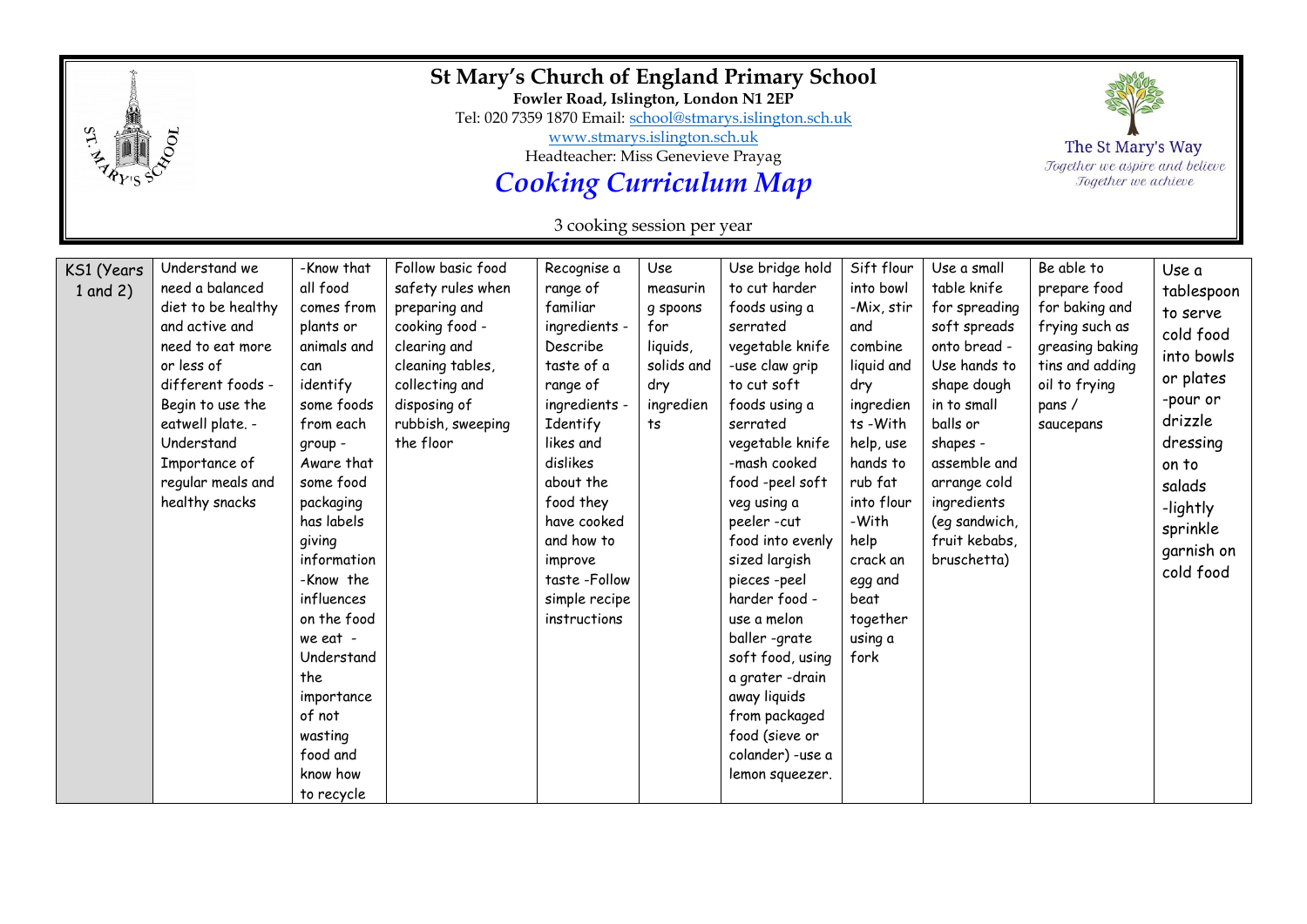|                                   |                                                                                                                                                                                                                                                                          | St Mary's Church of England Primary School<br>Fowler Road, Islington, London N1 2EP<br>Tel: 020 7359 1870 Email: school@stmarys.islington.sch.uk<br>www.stmarys.islington.sch.uk<br>Headteacher: Miss Genevieve Prayag<br><b>Cooking Curriculum Map</b><br>3 cooking session per year                                                         |                                                                                                                                                                                                                                                                                                                                                                                                              |                                                                                                                                                                                                                                                                                                                                                    |                                                                                                    |                                                                                                                                                                                                                                                                                                                                                                                                               |                                                                                                                                                                                                                                                                                                                                                                                                                                                                 |                                                                                                                                                                                                                                                                                                                                                                                             | The St Mary's Way<br>Together we aspire and believe<br>Together we achieve                                                                                                                                                        |                                                                                                                                                                                                                                                                                                                                                               |
|-----------------------------------|--------------------------------------------------------------------------------------------------------------------------------------------------------------------------------------------------------------------------------------------------------------------------|-----------------------------------------------------------------------------------------------------------------------------------------------------------------------------------------------------------------------------------------------------------------------------------------------------------------------------------------------|--------------------------------------------------------------------------------------------------------------------------------------------------------------------------------------------------------------------------------------------------------------------------------------------------------------------------------------------------------------------------------------------------------------|----------------------------------------------------------------------------------------------------------------------------------------------------------------------------------------------------------------------------------------------------------------------------------------------------------------------------------------------------|----------------------------------------------------------------------------------------------------|---------------------------------------------------------------------------------------------------------------------------------------------------------------------------------------------------------------------------------------------------------------------------------------------------------------------------------------------------------------------------------------------------------------|-----------------------------------------------------------------------------------------------------------------------------------------------------------------------------------------------------------------------------------------------------------------------------------------------------------------------------------------------------------------------------------------------------------------------------------------------------------------|---------------------------------------------------------------------------------------------------------------------------------------------------------------------------------------------------------------------------------------------------------------------------------------------------------------------------------------------------------------------------------------------|-----------------------------------------------------------------------------------------------------------------------------------------------------------------------------------------------------------------------------------|---------------------------------------------------------------------------------------------------------------------------------------------------------------------------------------------------------------------------------------------------------------------------------------------------------------------------------------------------------------|
| Lower KS2<br>(Years 3<br>and $4)$ | Make food choices<br>using the eatwell<br>plate-understand<br>the main food<br>groups and<br>different<br>nutrients that are<br>important for<br>health - know<br>appropriate<br>portion sizes and<br>the importance of<br>not skipping meals,<br>including<br>breakfast | Understand<br>the basic<br>processes<br>to get food<br>from farm<br>to plate -<br>Understand<br>some of<br>the ethical<br>dilemmas<br>associated<br>with the<br>food people<br>choose to<br>buy -Use<br>information<br>on food<br>labels to<br>inform<br>choice -<br>Understand<br>social<br>influences<br>on the food<br>we choose<br>to eat | Are able to<br>independently get<br>ready to cook: . Tie<br>back long hair .<br>Wear a clean apron<br>· Remove nail<br>varnish and<br>jewellery · Wash<br>and dry hands -<br>demonstrate food<br>safety practices<br>when getting ready<br>to store, prepare<br>and cook food -<br>follow food safety<br>rules and<br>understand their<br>purpose -<br>independently follow<br>procedures for<br>clearing up | Identify<br>changes to<br>improve the<br>food they<br>have made -<br>Use a range<br>food<br>descriptors<br>relating to<br>flavour,<br>texture<br>appearance -<br>compare<br>different<br>versions of<br>the same<br>dish and<br>identify how<br>they would<br>change the<br>recipe next<br>time -<br>confidently<br>read and<br>follow a<br>recipe | Accuratel<br>y use a<br>jug to<br>measure<br>liquids -<br>Accuratel<br>y use<br>weighing<br>scales | Use the claw<br>grip to cut<br>harder foods<br>using a<br>serrated<br>vegetable knife<br>-use both the<br>bridge hold and<br>claw grip to cut<br>the same food<br>using a<br>serrated<br>vegetable knife<br>-peel harder<br>food using a<br>peeler -dice<br>foods and cut<br>them into<br>evenly sized,<br>fine pieces -<br>finely grate<br>hard foods -<br>use a can<br>opener and<br>open ring-pull<br>tins | Sieve wet<br>and dry<br>ingredients<br>with<br>precision -<br>confidently<br>crack an egg<br>-separate<br>eggs-use<br>finger tips<br>to rub fat<br>into flour to<br>make fine<br>'bread<br>crumbs' -<br>whisk using<br>an electric<br>hand mixer<br>cream fat<br>and sugar<br>together<br>using an<br>electric<br>hand mixer -<br>use a food<br>processor or<br>electric<br>hand<br>blender to<br>mash, blend<br>or puree<br>hard<br>ingredients<br>or hot food | -Knead and<br>shape dough<br>in to a<br>variety of<br>shapes -use<br>hands to<br>shape<br>mixtures in<br>to evenly<br>sized pieces -<br>use a rolling<br>pin to roll out<br>dough to a<br>specific<br>thickness -<br>use biscuit<br>cutters<br>accurately -<br>assemble,<br>arrange,<br>layer more<br>advanced<br>dishes -<br>spread food<br>evenly with a<br>coating,<br>paste or<br>glaze | Use the hob or<br>electric<br>saucepan to<br>cook simple<br>dishes -handle<br>hot food safely,<br>using oven<br>gloves to<br>carefully<br>remove cooked<br>food with a fish<br>slice from a<br>baking tray onto<br>a cooling rack | ingredients<br>to garnish<br>hot and cold<br>dishes -use<br>a spoon,<br>ladle or jug<br>to serve hot<br>liquids -cut<br>food in to<br>equal<br>Choose<br>sized<br>portions for<br>the number<br>being<br>served -<br>understand<br>portion<br>sizes when<br>serving<br>food -plan<br>and serve<br>own<br>breakfast<br>and a simple<br>balanced<br>cooked meal |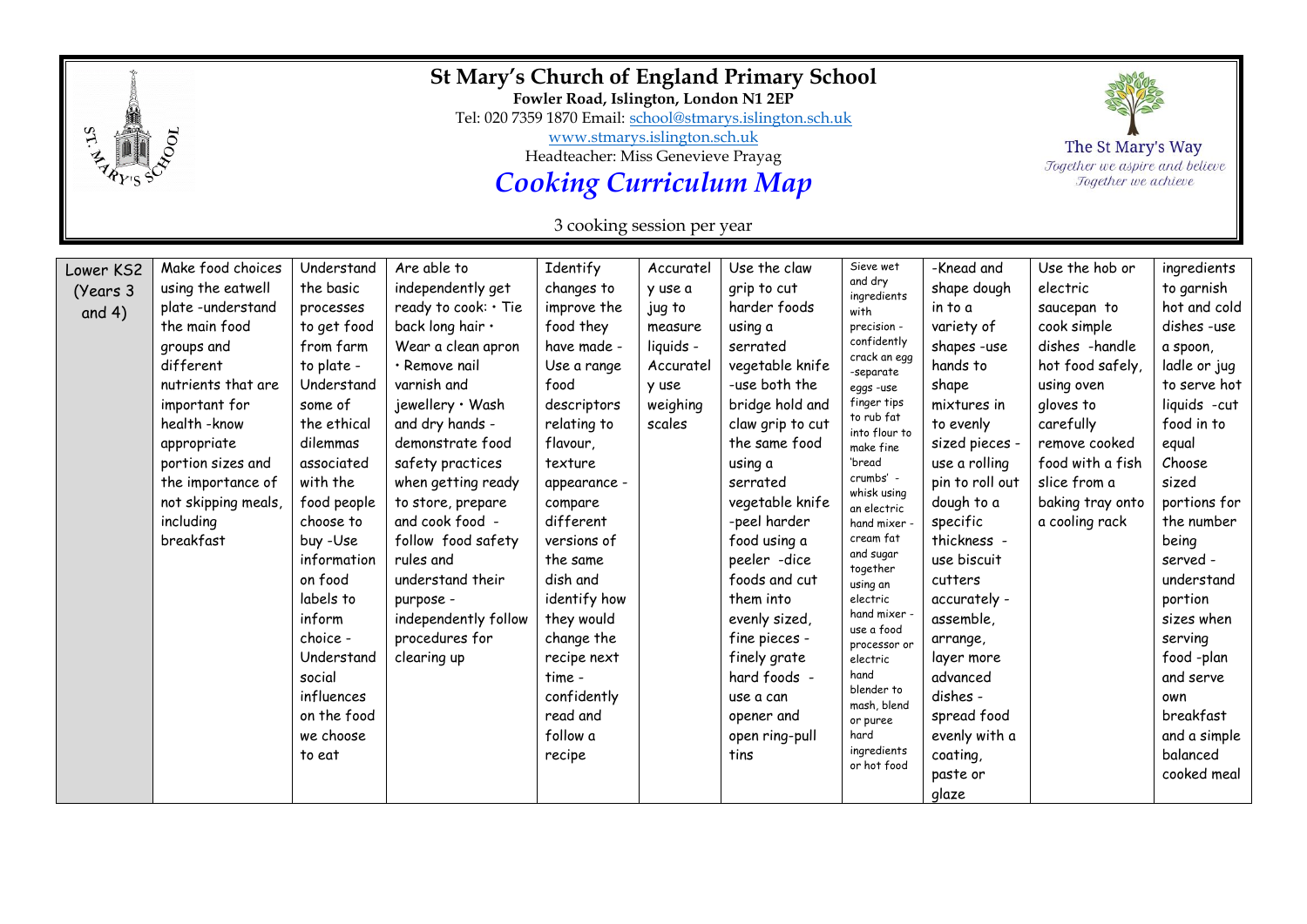|                                   |                                                                                                                                                                                                                                                                             | St Mary's Church of England Primary School<br>Fowler Road, Islington, London N1 2EP<br>Tel: 020 7359 1870 Email: school@stmarys.islington.sch.uk<br>www.stmarys.islington.sch.uk<br>Headteacher: Miss Genevieve Prayag<br><b>Cooking Curriculum Map</b><br>3 cooking session per year                                                          |                                                                                                                                                                                                                                                                                                                                                                                                                   |                                                                                                                                                                                                                                                                                                                                                    |                                                                                                  |                                                                                                                                                                                                                                                                                                                                                                                                           |                                                                                                                                                                                                                                                                                                                                                                                                                                                                     |                                                                                                                                                                                                                                                                                                                                                                                       | The St Mary's Way<br>Together we aspire and believe<br>Together we achieve                                                                                                                                                          |                                                                                                                                                                                                                                                                                                                                                               |
|-----------------------------------|-----------------------------------------------------------------------------------------------------------------------------------------------------------------------------------------------------------------------------------------------------------------------------|------------------------------------------------------------------------------------------------------------------------------------------------------------------------------------------------------------------------------------------------------------------------------------------------------------------------------------------------|-------------------------------------------------------------------------------------------------------------------------------------------------------------------------------------------------------------------------------------------------------------------------------------------------------------------------------------------------------------------------------------------------------------------|----------------------------------------------------------------------------------------------------------------------------------------------------------------------------------------------------------------------------------------------------------------------------------------------------------------------------------------------------|--------------------------------------------------------------------------------------------------|-----------------------------------------------------------------------------------------------------------------------------------------------------------------------------------------------------------------------------------------------------------------------------------------------------------------------------------------------------------------------------------------------------------|---------------------------------------------------------------------------------------------------------------------------------------------------------------------------------------------------------------------------------------------------------------------------------------------------------------------------------------------------------------------------------------------------------------------------------------------------------------------|---------------------------------------------------------------------------------------------------------------------------------------------------------------------------------------------------------------------------------------------------------------------------------------------------------------------------------------------------------------------------------------|-------------------------------------------------------------------------------------------------------------------------------------------------------------------------------------------------------------------------------------|---------------------------------------------------------------------------------------------------------------------------------------------------------------------------------------------------------------------------------------------------------------------------------------------------------------------------------------------------------------|
| Upper KS2<br>(Years 5<br>and $6)$ | -Make food<br>choices using the<br>eat well plate -<br>understand the<br>main food groups<br>and different<br>nutrients that are<br>important for<br>health-know<br>appropriate<br>portion sizes and<br>the importance of<br>not skipping meals,<br>including<br>breakfast. | Understand<br>the basic<br>processes<br>to get food<br>from farm<br>to plate -<br>Understand<br>some of<br>the ethical<br>dilemmas<br>associated<br>with the<br>food people<br>choose to<br>buy -Use<br>information<br>on food<br>labels to<br>inform<br>choice -<br>Understand<br>social<br>influences<br>on the food<br>we choose<br>to eat. | Are able to<br>independently get<br>ready to cook: • Tie<br>back long hair .<br>Wear a<br>clean apron .<br>Remove nail varnish<br>and jewellery $\cdot$<br>Wash and dry<br>hands-demonstrate<br>food safety<br>practices when<br>getting ready to<br>store, prepare and<br>cook food -follow<br>food safety rules<br>and understand<br>their purpose -<br>independently follo<br>w procedures for<br>clearing up. | Identify<br>changes to<br>improve the<br>food they<br>have made<br>-Use a range<br>food<br>descriptors<br>relating to<br>flavour,<br>texture<br>appearance -<br>compare<br>different<br>versions of<br>the same<br>dish and<br>identify how<br>they would<br>change the<br>recipe<br>next time -<br>confidently<br>read and<br>follow a<br>recipe. | Accuratel<br>y use a<br>jug to<br>measure<br>liquids<br>Accuratel<br>y use<br>weighing<br>scales | Use the claw<br>grip to cut<br>harder foods<br>using a<br>serrated<br>vegetable knife<br>-use both the<br>bridge hold and<br>claw grip to cut<br>the same food<br>using a<br>serrated<br>vegetable knife<br>-peel harder<br>food using a<br>peeler-dice<br>foods and cut<br>them into<br>evenly sized,<br>fine pieces -<br>finely grate<br>hard foods -use<br>a can opener<br>and open ring-<br>pull tins | -Sieve wet<br>and dry<br>ingredients<br>with<br>precision -<br>confidently<br>crack an egg<br>-separate<br>eggs -use<br>finger tips<br>to rub fat<br>into flour to<br>make fine<br>'bread<br>crumbs' -<br>whisk using<br>an electric<br>hand mixer.<br>cream fat<br>and sugar<br>together<br>using an<br>electric<br>hand mixer -<br>use a food<br>processor or<br>electric<br>hand<br>blender to<br>mash, blend<br>or puree<br>hard ingredi<br>ents or hot<br>food | Knead<br>and shape<br>dough in to a<br>variety of<br>shapes -use<br>hands to<br>shape<br>mixtures in<br>to evenly<br>sized<br>pieces -use a<br>rolling pin to<br>roll out dough<br>to a specific<br>thickness -<br>use biscuit<br>cutters<br>accurately -<br>assemble,<br>arrange,<br>layer more<br>advanced<br>dishes -<br>spread food<br>evenly with a<br>coating,<br>paste or laze | -Use the hob or<br>electric<br>saucepan to<br>cook simple<br>dishes -handle<br>hot food safely,<br>using oven<br>gloves to<br>carefully<br>remove cooked<br>food with a fish<br>slice from a<br>baking tray onto<br>a cooling rack. | -Choose<br>ingredients<br>to garnish<br>hot and cold<br>dishes -use<br>a spoon,<br>ladle or jug<br>to serve<br>hot liquids<br>-cut food in<br>to equal<br>sized<br>portions for<br>the number<br>being<br>served -<br>understand<br>portion<br>sizes when<br>serving<br>food -plan<br>& serve own<br>breakfast<br>and a simple<br>balanced<br>cooked<br>meal. |